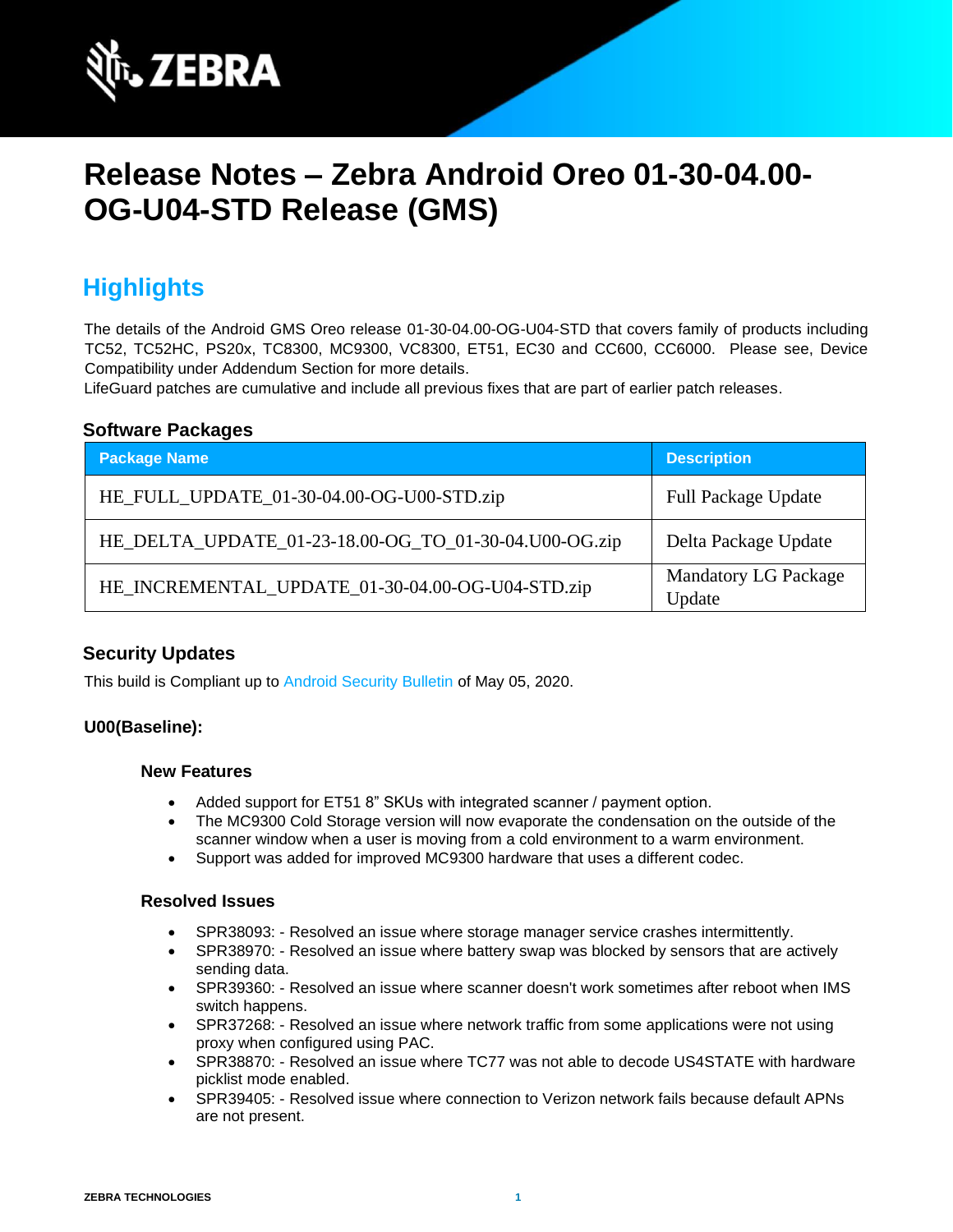

## **LifeGuard Update 04:**

- ➢ This LG patch is applicable for 01-30-04.00-OG-U00-STD BSP version. The LG Patch includes the following updated components.
	- $MX: -10.0.2.6$
	- DataWedge: 8.0.37
	- StageNow-Client: 4.2.5.5
	- Enterprise Keyboard: 2.2.2.3
	- EMDK: 8.0.10.2621
	- DDT: 1.20.0.2
	- Event injection Service: 4.3.0.0
	- Zebra Folder: -10.0
	- Wi-Fi: FUSION\_QA\_2\_1.11.0.008\_O
	- OSX: QCT.81.8.25.18

### **Fixes**

- SPR39012 Resolved an issue wherein the profile with SKIP\_SUW used to take more time to get applied
- SPR39545-Resolved an issue wherein external USB keyboard was not getting disabled via StageNow or MX
- SPR39405- Resolved an issue wherein cellular network connection failure were observed.
- SPR39514-Resolved an issue wherein while using chrome in GMS restricted profile, enable Google Play services notification popup used to appear.
- SPR39613 Resolved an issue where Device was unable to fetch UUID details of remote device
- SPR39513- Resolved an issue wherein screen would not wake up from suspend when using scan-trigger as wakeup source
- SPR39006 Added support to automatically agree to the location consent when the location modes are changed using WirelessMgr CSP
- SPR35665 Resolved an issue wherein Google keyboard settings are not persisting through a reboot when configured directly after factory reset
- SPR38534 Resolved an issue where disconnection is observed in Fast Transition mode when device is in suspend state.
- SPR39082 Resolved an issue wherein Intermittent loss of Ethernet connection is observed.
- SPR38880 Resolved an issue wherein device gets stuck on bootup screen.
- SPR38885 Added support to allow package installation while App whilelist is enabled with App verification mode as long as the package and its corresponding signature is whitelisted.
- SPR39332 Resolved an issue wherein scanning multiple barcodes would not work while in SKIP SETUP Wizard screen
- SPR38739 Resolved an issue wherein streaming of certain MP3 files used to fail
- SPR38748 Resolved an issue wherein multicast voice traffic reception is improved.
- SPR39578-Resolved an issue where Device was unable to retain Bluetooth connection after idle timeout period
- Fixed an issue on SE4750 scanner devices where scanning would occasionally stop after extensive scanning.
- SPR39544 Resolved an issue wherein the eMMC health data was being reported incorrectly for a specific flash part.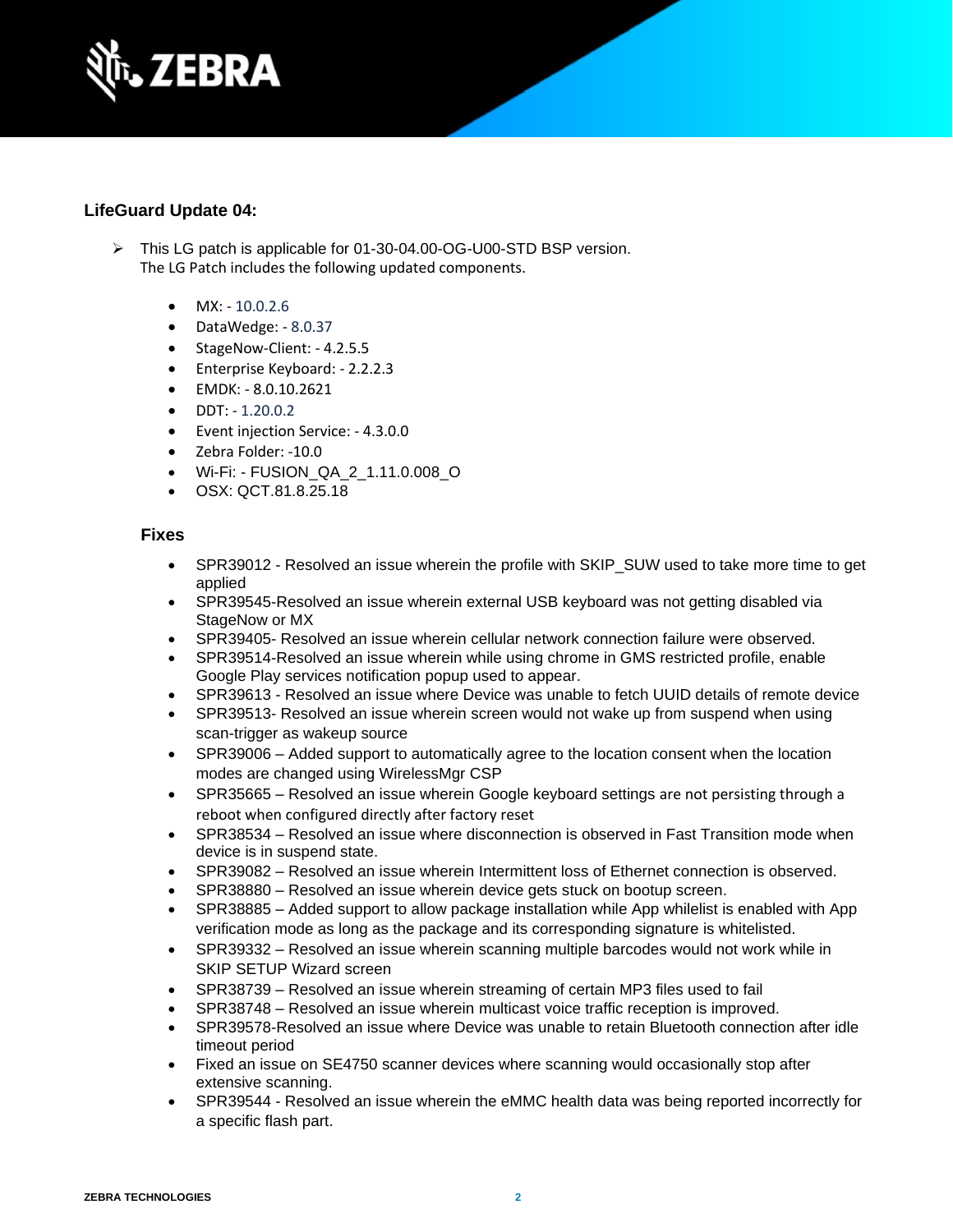

• SPR39644 – Included Rxlogger v5.4.16.0 that provides option to store the logs in the Internal sdcard. User needs to select "Enable Internal sdcard only" to store the logs in the internal sdcard.

#### **New Features**

- Added Workstation Dock Enhancements & PH10 Support.
- Added Ability to Provision network credentials as part of Android Setup Wizard.
- Added support for Google QR Code integration with device scanner.
- Added support for Raw and IrCOMM modes for existing IrDA SW package.
- Added secure DataWedge Intent APIs for device and data security.
- Added support of Dynamic Staging to mass create barcodes from a single profile.
- Added Ability to easily add support for new File Transfer protocols.
- Added support to Control Access to Sensitive MX Functions.
- Added MC93 Cold Storage SKUs Heater Control Logic Optimization.
- Added Scanner Frame support for ET51.
- Added support for Connectivity analysis retry in Worry Free Wifi
- Added support for Image Capture with anchor barcode.
- Added support for Sensitivity parameter for Presentation mode.
- Added support for Trigger modes (Timed Release & Timed Hold) support in DS36xx and L36xxx scanners

#### **Version Information**

Below Table contains important information on versions

| <b>Description</b>          | <b>Version</b>                                      |
|-----------------------------|-----------------------------------------------------|
| <b>Product Build Number</b> | X1-30-04.00-OG-U04-STD                              |
| <b>Android Version</b>      | 8.1.0                                               |
| <b>Security Patch level</b> | May 5, 2020                                         |
| Linux Kernel                | 4.4.78                                              |
| <b>Component Versions</b>   | Please see Component Version under Addendum section |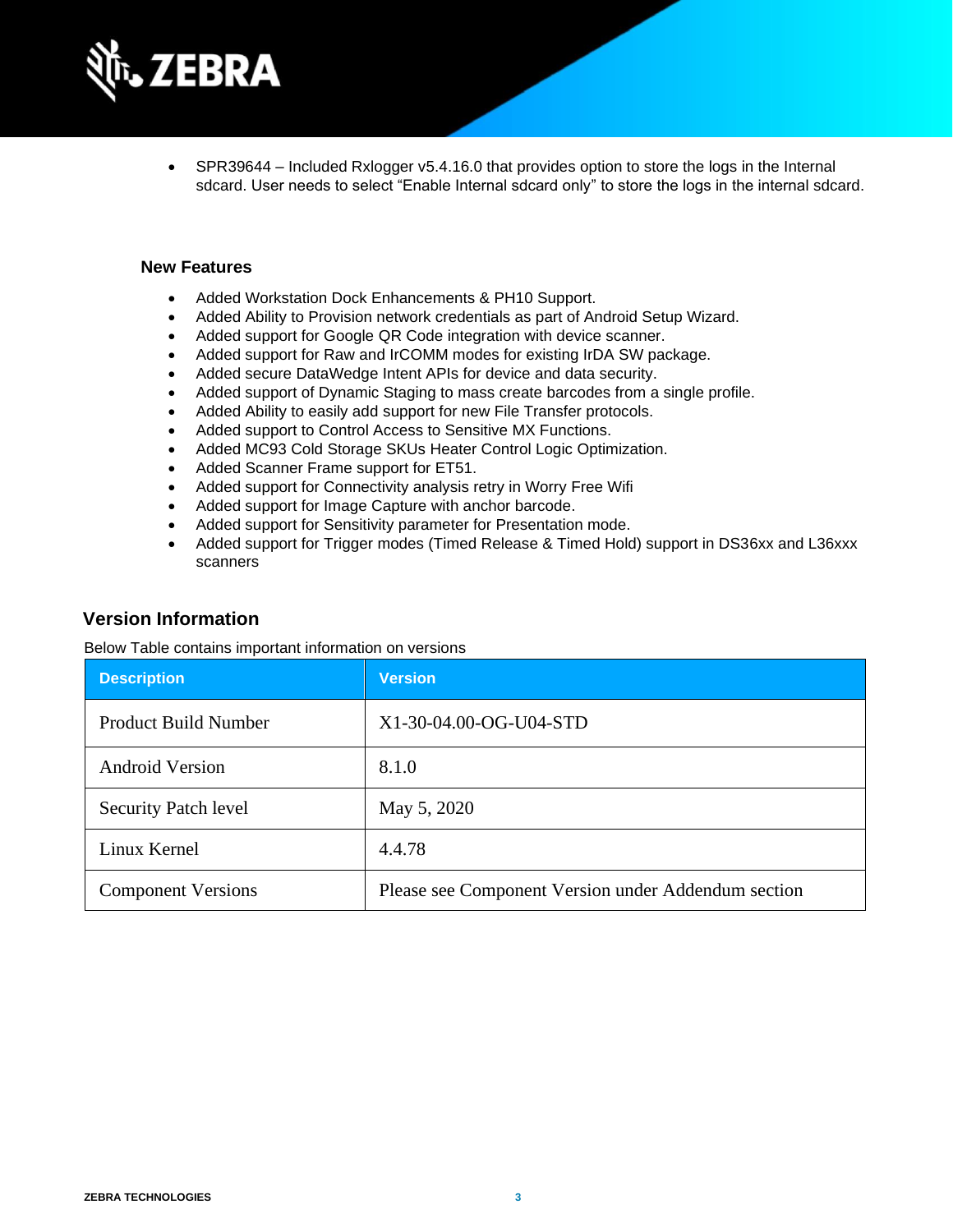

## **Installation**

#### **Requirements and Instructions**

• [Installation and setup instructions](https://www.zebra.com/content/dam/zebra_new_ia/en-us/software/operating-system/helios/oreo-os-update-instructions.pdf)

### **Upgrade Options**

Below table provides detailed information on shortest path to upgrade based on current version of software.

| <b>Software</b><br><b>Current</b><br><b>Version on Device</b>                          | <b>Steps to get to this Release</b>                                                                                                                                                                                                                                                                                                                                                                                     | <b>Comments</b>                                                                                                       |
|----------------------------------------------------------------------------------------|-------------------------------------------------------------------------------------------------------------------------------------------------------------------------------------------------------------------------------------------------------------------------------------------------------------------------------------------------------------------------------------------------------------------------|-----------------------------------------------------------------------------------------------------------------------|
| $01-12-01.00-OG-Uxx$<br>01-13-20.00-OG-Uxx<br>01-18-02.00-OG-Uxx<br>01-21-18.00-OG-Uxx | Apply Full Package Update<br>HE_FULL_UPDATE_01-30-04.00-OG-U00-STD.zip<br><b>Followed by</b><br>Apply Incremental Update<br>HE_INCREMENTAL_UPDATE_01-30-04.00-OG-<br>U04-STD.zip                                                                                                                                                                                                                                        | <b>Full Package</b><br>Update                                                                                         |
| 01-23-18.00-OG-Uxx                                                                     | <b>Option 1: Apply Delta Package Update</b><br>HE_DELTA_UPDATE_01-23-19.00-ON_TO_01-30-<br>04.U00-ON.zip<br><b>Followed by</b><br>Apply Incremental Update<br>HE_INCREMENTAL_UPDATE_01-30-04.00-OG-<br>U04-STD.zip<br><b>Option 2:</b> Apply Full Package Update<br>HE_FULL_UPDATE_01-30-04.00-OG-U00-STD.zip<br><b>Followed by</b><br>Apply Incremental Update<br>HE_INCREMENTAL_UPDATE_01-30-04.00-OG-<br>U04-STD.zip | Option #1 is<br>recommended as<br>size of Delta<br>package update<br>is smaller<br>compared to Full<br>Package Update |
| 01-30-04.00-OG-Uxx                                                                     | Apply Incremental Update<br>HE_INCREMENTAL_UPDATE_01-30-04.00-OG-<br>U04-STD.zip                                                                                                                                                                                                                                                                                                                                        |                                                                                                                       |

### NOTE: The MC93 devices with below HW IDs are not allowed to downgrade to any of the older BSPs than 01.30.04.

HW IDs: 513, 514, 521, 544, 549, 588, 589

The HW ID from MC93 devices can be found under "Settings->System->About phone->SW Components->HW ID"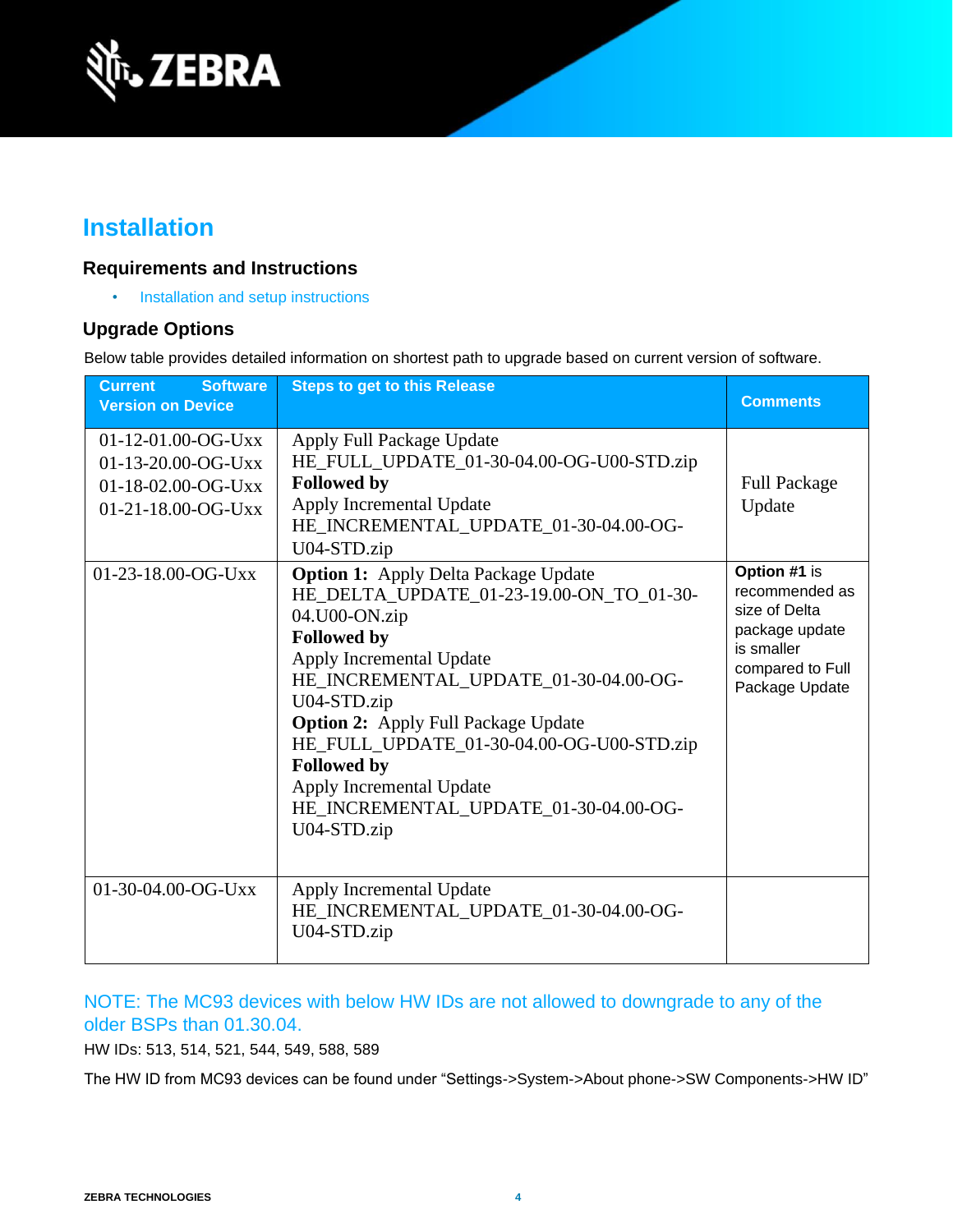

## **Known Constraints and Workarounds**

- WiFi sleep policy set to "Always" (Android O limitation)
- As GMS Restricted Mode is available in this release, Customers using Enable/Disable GMS apps may want to consult the settings types for App Manager, Power Manager and GMS Manager in Zebra's Tech Docs. Functionality originally in Enable/Disable GMS apps (App Manager) has been moved to GMS Restricted Mode (GMS Manager).
- Some devices operate at 320 dpi. This screen configuration results in the majority of the AOSP applications displaying content consistently in both portrait and landscape modes. In most cases if the application layout is not optimal in landscape it is optimal in portrait or vice versa. However, there are a few applications that do not render properly in either portrait or landscape. In this case the suggested alternative is to change the display size using the bundled Display Settings APK or use settings menu to change the display size and font size (settings  $\Box$  Display  $\Box$  Advanced settings  $\Box$  Display Size / Font Size).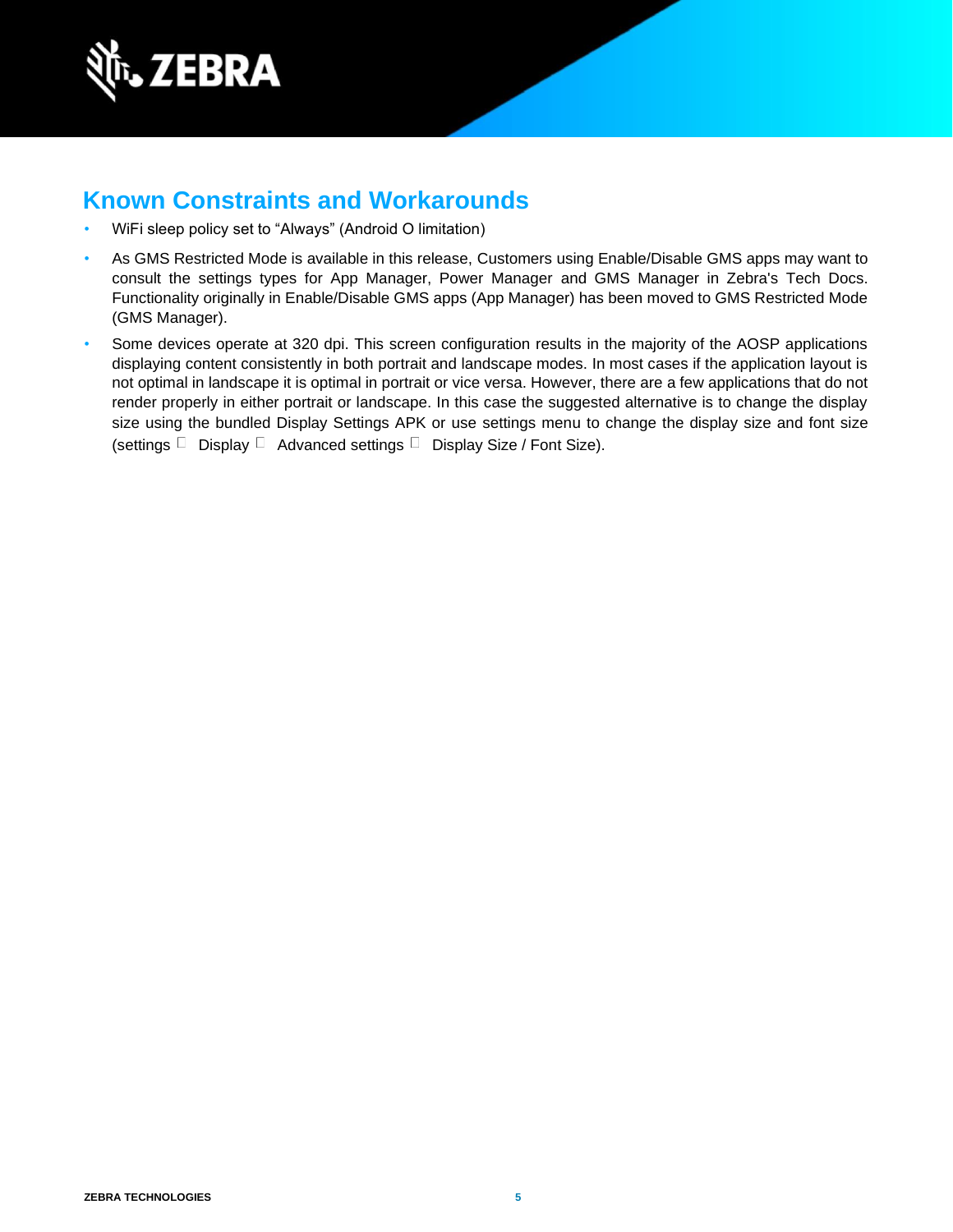

## **Addendum**

### **Device Compatibility**

This software release has been approved for use on the following devices.

| <b>Device</b><br><b>Family</b> | <b>Part Number</b>                                                                     |                                                                                        | <b>Device Specific</b><br><b>Manuals and</b><br><b>Guides</b> |
|--------------------------------|----------------------------------------------------------------------------------------|----------------------------------------------------------------------------------------|---------------------------------------------------------------|
| <b>TC52</b>                    | TC520K-1PEZU4P-NA,<br>TC520K-1PEZU4P-A6<br>TC520K-1PEZU4P-FT<br>TC520K-1PEZU4P-IA      | TC520K-1HEZU4P-IA<br>TC520K-1HEZU4P-NA<br>TC520K-1HEZU4P-A6<br>TC520K-1HEZU4P-FT       | <b>TC52 Home Page</b>                                         |
| <b>PS20</b>                    | PS20J-P4G1A600<br>PS20J-P4G1NA00<br>PS20J-P4G1A600<br>PS20J-P4G1NA00<br>PS20J-B2G1A600 | PS20J-B2G1A600<br>PS20J-B2G1NA00<br>PS20J-B2G1NA00<br>PS20J-P4H1A600<br>PS20J-P4H1NA00 | <b>PS20 Home Page</b>                                         |
| MC9300                         | MC930B-GSXXG4XX<br>MC930P-GSXXG4XX<br>MC930P-GFXXG4XX                                  | MC930B-GSXXG4NA-XX<br>MC930P-GSXXG4NA-XX                                               | MC9300 Home Page                                              |
|                                | Note: 'x' Stands for wild card for different configurations.                           |                                                                                        |                                                               |
| <b>ET51</b>                    | ET51CE-G21E-00A6<br>ET51CE-G21E-00NA<br>ET51CE-G21E-00IA<br>ET51CE-G21E-SFNA           | ET51CT-G21E-00A6<br>ET51CT-G21E-00NA<br>ET51CE-G21E-SFA6                               | ET51 Home Page                                                |
| <b>CC600</b>                   | CC600-5-3200LNNA<br>CC600-5-3200LNWW                                                   | CC600-5-3200LNIN                                                                       | CC600 Home Page                                               |
| <b>CC6000</b>                  | CC6000-10-3200LCWW<br>CC6000-10-3200PCWW<br>CC6000-10-3200LCNA<br>CC6000-10-320NLCNA   | CC6000-10-3200PCNA<br>CC6000-10-3200LNNA<br>CC6000-10-320NLCWW                         | CC6000 Home Page                                              |
| <b>VC8300</b>                  | VC83-08FOCABAABA-I<br>VC83-08FOCQBAABA-I<br><b>VC83-</b><br>08FOCQBAABANA              | VC83-08SOCABAABA-I<br>VC83-08SOCQBAABA-I<br>VC83-08SOCQBAABANA<br>VC83-08SOCQBAABAIN   | VC8300 Home Page                                              |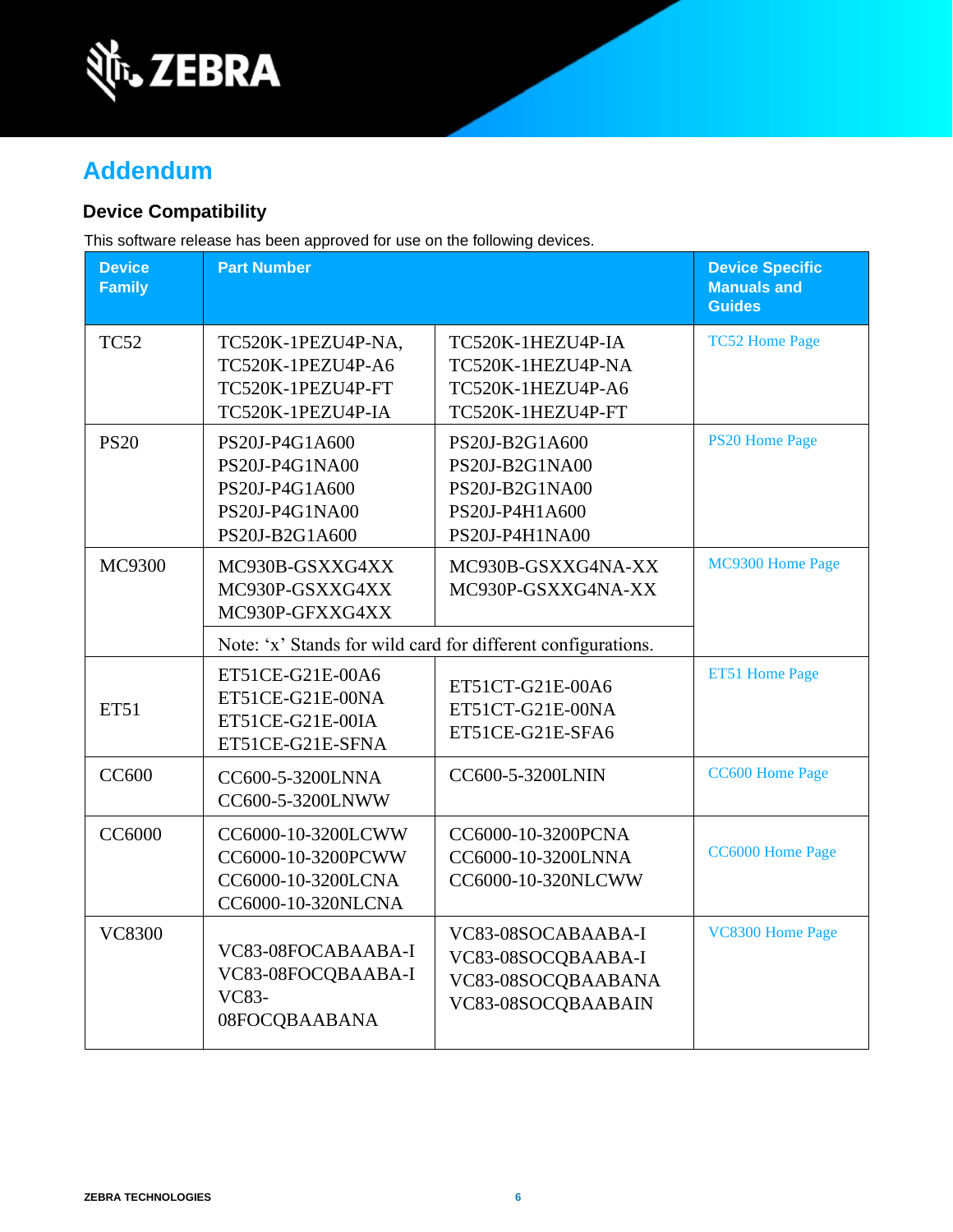

| <b>TC8300</b> | TC83B0-x005A510NA<br>TC83B0-x005A61CNA<br>TC83BH-x205A710NA<br>TC83B0-x005A510RW<br>TC83B0-x005A61CRW<br>TC83BH-x205A710RW<br>TC83B0-x005A510CN<br>TC83B0-x005A61CCN<br>TC83BH-x205A710CN<br>TC83B0-x005A510IN<br>TC83B0-x005A61CIN<br>TC83BH-x205A710IN | TC83BH-x206A710NA<br>TC83BH-x206A710RW<br>TC83B0-4005A610NA<br>TC83B0-4005A610RW<br>TC83B0-4005A610CN<br>TC83B0-4005A610IN<br>TC83B0-5005A610NA<br>TC83B0-5005A610RW<br>TC83B0-5005A610CN<br>TC83B0-5005A610IN<br>TC83B0-x005A510TA<br>TC83BH-x205A710TA | <b>TC8300 Home Page</b> |
|---------------|----------------------------------------------------------------------------------------------------------------------------------------------------------------------------------------------------------------------------------------------------------|----------------------------------------------------------------------------------------------------------------------------------------------------------------------------------------------------------------------------------------------------------|-------------------------|
|               | Note: 'x' Stands for wild card for different configurations.                                                                                                                                                                                             |                                                                                                                                                                                                                                                          |                         |
| EC30          | EC300K-1SA2ANA<br>EC300K-1SA2AA6<br>EC300K-1SA2AIA                                                                                                                                                                                                       | $KT$ -EC300K-1SA2BNA-10<br>KT-EC300K-1SA2BA6-10                                                                                                                                                                                                          | <b>EC30 Home Page</b>   |

## **Component Versions**

For detailed release notes, please refer [techdocs.zebra.com,](https://techdocs.zebra.com/) [developer.zebra.com](https://developer.zebra.com/)

| <b>Component / Description</b>   | <b>Version</b>   |
|----------------------------------|------------------|
| ActiveEdge                       | 2.5.16           |
| AnalyticsMgr                     | 2.4.0.1254       |
| <b>Battery Management</b>        | Version: 1.4.2   |
| <b>Battery Swap [Enhanced]</b>   | Version: $2.2.0$ |
| <b>Bluetooth Pairing Utility</b> | Version 3.16     |
| Device Central                   | 2.1.0.15         |
| DataWedge                        | 8.0.37           |
| Diagnostic Tool                  | 1.20.0.2         |
| <b>EMDK</b>                      | 8.0.10.2621      |
| Enterprise Keyboard              | 2.2.2.3          |